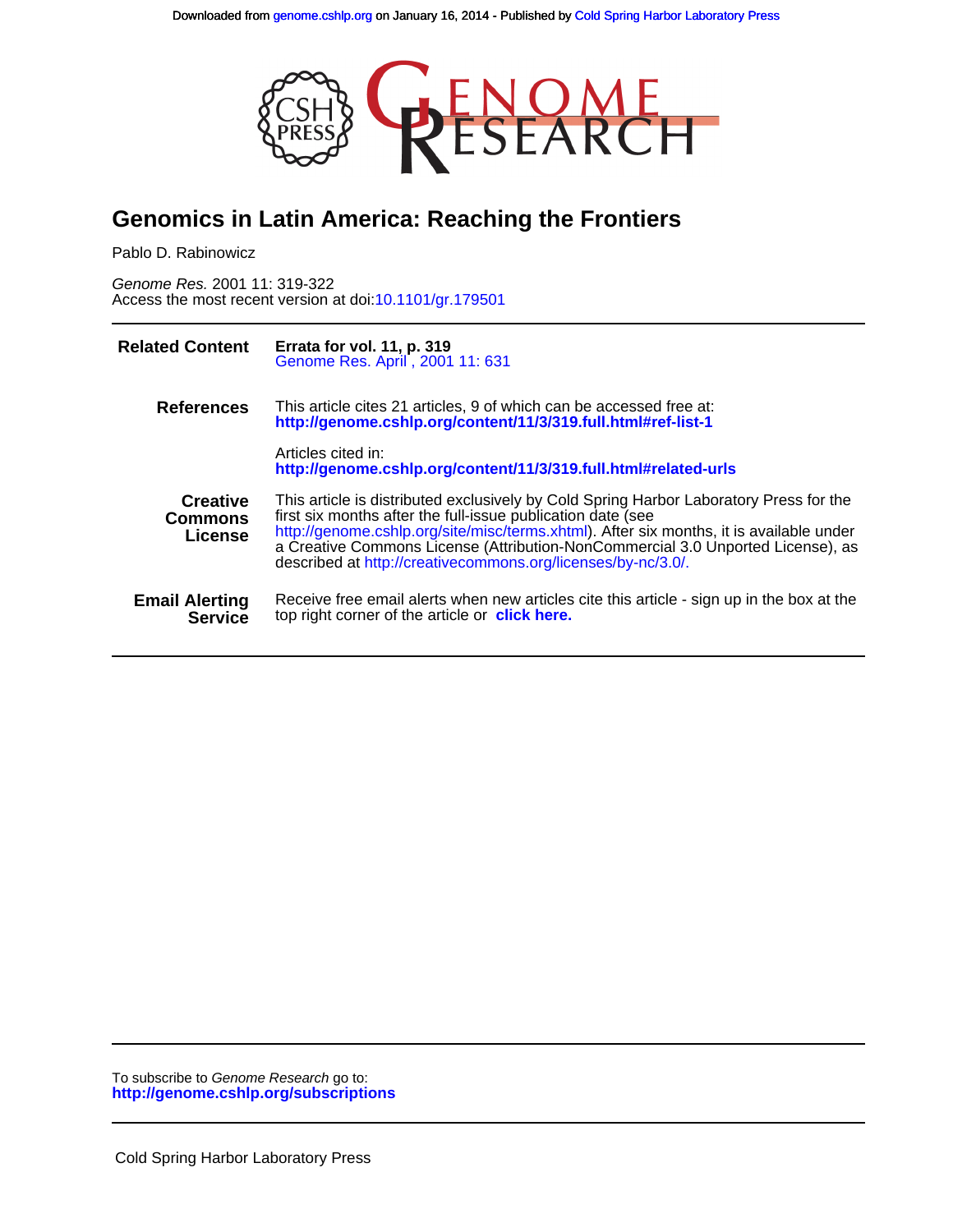### **First Glimpses/Commentary**

# Genomics in Latin America: Reaching the Frontiers

## Pablo D. Rabinowicz<sup>1</sup>

*Cold Spring Harbor Laboratory,Cold Spring Harbor, New York 11724, USA*

When an undergraduate student in science from Latin America is asked about career goals, the answer will probably invoke dreams of using cutting-edge technologies to investigate the frontiers of science. For these students, the realities of life in their countries almost always reduce their options for achieving this goal to only one: Emigrate to a developed country. Although many of these countries produce numerous international scientific papers relative to their small research budget (Macilwain 1999a), their access to the latest-generation technology is fairly limited. This is particularly true in the field of genomics, in which the need for automated, high-throughput equipment raises the cost even more. However, when done wisely, genomics research and development has proven to be an affordable reality for developing countries. Choosing the right model organism, organizing laboratory networks instead of megalaboratories, and concentrating funding on one large project instead of splitting it among many smaller ones are the methods by which genomics is succeeding in Latin America. The need for training scientists in disease-endemic countries led the World Health Organization (WHO) to pledge almost US \$1 million to launch the Special Program for Research and Training in Tropical Diseases (TDR), which was the first broad genomic initiative involving Latin American countries. The goal of TDR was to analyze the genomes of three protozoan and two helminth parasites that seriously affect developing countries: *Trypanosoma cruzi* (Chagas disease), *Trypanosmoa brucei* (African sleeping sickness), *Leishmania major* (leishmaniasis), *Burgia malayi* (filariasis), and *Schistosoma mansoni* (Schistosomiasis). The TDR projects were meant to increase knowledge of the molecular biology of these parasites and were especially oriented toward the development of therapies, vaccines, and diagnostics. North–South and South–South collaboration networks were organized so that expertise and technology could be transferred and distributed throughout these networks (Degrave et al. 1997; Johnston et al. 1999). South American countries participate in three of the five networks (*T. cruzi* [http://www.dbbm.fiocruz.br/ TcruziDB/index.html], leishmania [http://www.ebi. ac.uk/parasites/leish.html], and schistosoma [http:// www.nhm.ac.uk/hosted\_sites/schisto/index.html]),

**1Corresponding author.**

**E-MAIL rabinowi@cshl.org; FAX (516)367-8369.**

Article and publication are at www.genome.org/cgi/doi/10.1101/ gr.179501.

together with many developed and developing countries around the world. Moreover, the *T. cruzi* network was coordinated by a South American investigator from the Institute of Technological Investigations at the National University of General San Martín (IIB-UNSAM), Argentina (*Trypanosoma cruzi* Consortium 1997), and a modest *Schistosoma* EST sequencing project had begun earlier in Brazil (Pena 1996). After five years, most of the specific aims of these collaborative efforts were achieved. Now a number of resources are available for each parasite, including large insert libraries, EST and GSS sequence data, physical maps, and databases. These resources are distributed among the network participants and the community through the Web. WHO's funding for these initiatives was fairly limited and was intended to be the primer for obtaining additional funding from other agencies. Indeed, parasite full-genome sequencing projects are now supported as a consequence of these early efforts. A remarkable case is that of *T. cruzi*, a protozoan causing the Chagas disease, which chronically or fatally affects millions of people in South America. This parasite received little attention from funding agencies before the WHO decided to fund the genomics project. The investment proved to be successful, as sequencing and mapping data became available from the collaborative network (Ferrari et al. 1997; Verdún et al. 1998; Santos et al. 1999; Agüero et al. 2000; Porcel et al. 2000) and the goal of attracting more funding agencies to extend this research was achieved. Recently the National Institute of Allergy and Infectious Diseases (NIAID) from the National Institutes of Health (NIH) assigned a grant to the Institute of Genome Research (TIGR), the Seattle Biomedical Research Institute, and the University of Uppsala to sequence the *T. cruzi* genome. This outcome is fortunate for the *T. cruzi* research community because the availability of extensive genomic data will accelerate the development of therapeutic and diagnostic tools. Nevertheless, it highlights the usual governmental policy in developing countries: not to fund basic research unless an applicable product can be obtained in the short term. When basic research is in the area of genomics, it is even harder to convince the local funding agencies to devote a substantial fraction of the research and development budget to a single, but very large, basic project that would yield just the raw materials for the preferred applied research.

Preferential support for applied research seems to be the trend in the scientific funding policies of devel-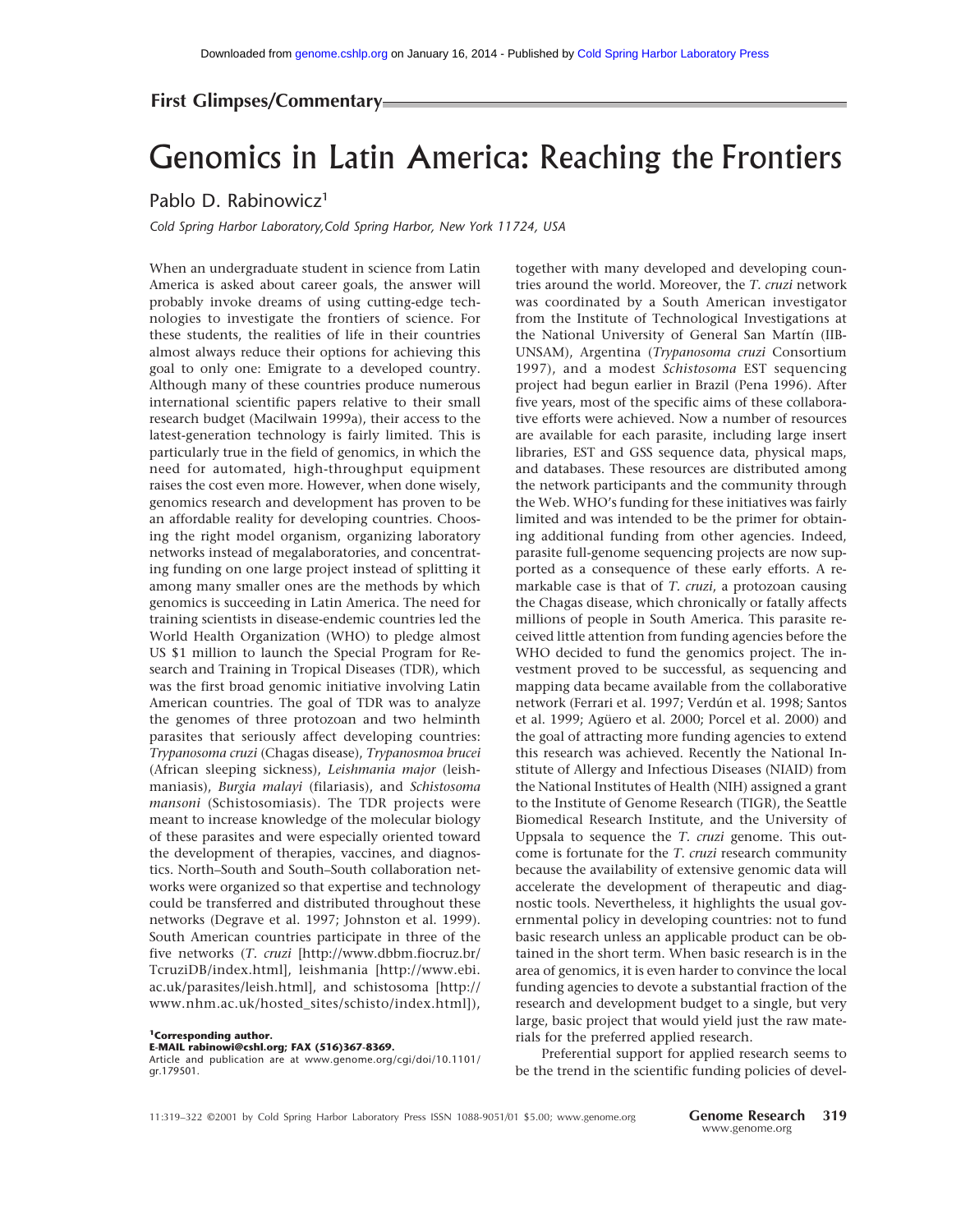#### Rabinowicz

oping countries. This makes sense, considering the large international public efforts to generate and release genomic data to the public. Why would it be worth devoting the small resources available in developing countries to joining in this effort when there are so many other health and environmental problems in the Third World to be taken care of? This "applied versus basic" argument has long been present and was raised again a few years after the beginning of the *T. cruzi* genome project (*Trypanosoma cruzi* Consortium 1997). Paradigmatically, in spite of their efforts, groups conforming the *T. cruzi* network could not obtain local funding to complete the genome sequence. As a consequence, the job ended up being done by labs in developed countries. For the supporters of the "applied" policy, proof of the wisdom of their argument was that even without cutting-edge technology and the full *T. cruzi* genomic sequence data, several South American countries have been recently declared free of Chagas disease (http://www.who.int/tdr/diseases/chagas/ default.htm).

However, biological diversity is too large to assume that all the valuable genetic information is already in public or private databases, and the value of genomics is not just in sequence information. It is also in the development of technology to generate and analyze genomic data, which in turn could lead to useful products. This was clearly seen by Brazilian scientists and policymakers from the state of São Paulo. In 1997, the state science funding agency of São Paulo (FAPESP) committed more than US \$11 million to completely and accurately sequence the genome of *Xylella fastidiosa*, a phytopathogen that threatens orange cultivation, a major industry within this region (Bonalumé 1997). The funding received by this project alone represented a substantial proportion of the entire Brazilian research budget. Nevertheless, this bacterium was deemed agriculturally and economically important enough to be worth the effort, although knowledge of its complete genetic information would not give any short-term applied benefit to citrus producers. Despite this, the São Paulo state citrus growers' association (Fundecitrus) also contributed US \$500,000 to the project (Macilwain 1999b), demonstrating their confidence that this basic research would eventually yield practical benefits for citrus production.

The significant amount of genomic information expected to come from the *X. fastidiosa* genome project has not been its only benefit. Thirty labs in the São Paulo region have been equipped and trained in stateof-the-art technology instead of creating a center dedicated to the project. These laboratories were organized as a network known as the virtual institute ONSA (http://watson.fapesp.br/genoma3.htm). The strategy proved very successful in getting the job done at a high standard of quality within the planned 2-yr timeframe, as well as achieving the physical map (Frohme et al. 2000; *Xylella fastidiosa* Consortium 2000). The success was far-reaching: As an immediate consequence, FAPESP raised its bet and increased funding for genomic projects. Now, three more bacterial phytopathogens are being sequenced in São Paulo (a grape strain of *Xylella fastidiosa; Leifsonia xyli* ssp. *xyli*, a sugarcane pathogen; and *Xanthomonas citri*, another citrus pathogen), and a call has been issued for proposals to sequence several more. Complex genomes, such as that of sugar cane, are also being analyzed by EST approaches in which other Brazilian states are participating. Expansion of genomics efforts outside São Paulo is being promoted by the federal government through the creation of more ONSA-like networks (Macilwain and Bonalume Neto 2000). The São Paulo initiative also gives an example of the technological development often derived from ongoing genomic projects. After being preliminarily assayed in the *S. mansoni* genome project in Brazil (Dias Neto et al. 1997), the ORESTES technique (open reading frame ESTs) became an optional approach for obtaining human EST sequences spanning the open reading frames (de Souza et al. 2000; Dias Neto et al. 2000).

Thus, the effort invested by Brazil is paying off. Having shown that Brazilian labs are up to date with genomic technology, the Federal University of Pelotas became a member of the International Rice Genome Sequencing Project (IRGSP; Eckardt 2000). But perhaps the most remarkable consequence of the Brazilian experience is the fact that funding for genomic projects in Brazil is now also coming from abroad. The United States Department of Agriculture (USDA) is financing one-half of the US \$500,000 that the sequencing of the grape strain of *X. fastidiosa* will cost, and the United States–based Ludwig Institute for Cancer Research is supplying one-half of the US \$10 million that ONSA will use to produce up to one million ESTs from human tumors.

All of these achievements have been celebrated in a range of media, from the covers of scientific journals to the *New York Times*, as well as in local newspapers and on television. In some cases, this might have offered a false image of abundance and prosperity in Brazilian science, which could compete with leading labs worldwide to attract young Latin American scientists. Several Brazilian scientists working either in Brazil or the United States disagree with this image of generalized scientific prosperity in their country (Hötzel 2000; Prolla 2000). But the unquestionable merit of the Brazilian endeavor is yielding invaluable fruits and will hopefully catalyze improvements in the country's scientific system.

Following the same track as Brazil, Mexico has also engaged in bacterial genomics. Two megaplasmids from the nitrogen-fixing bacterium *Rhizobium etli* have been sequenced, and the complete genome sequence is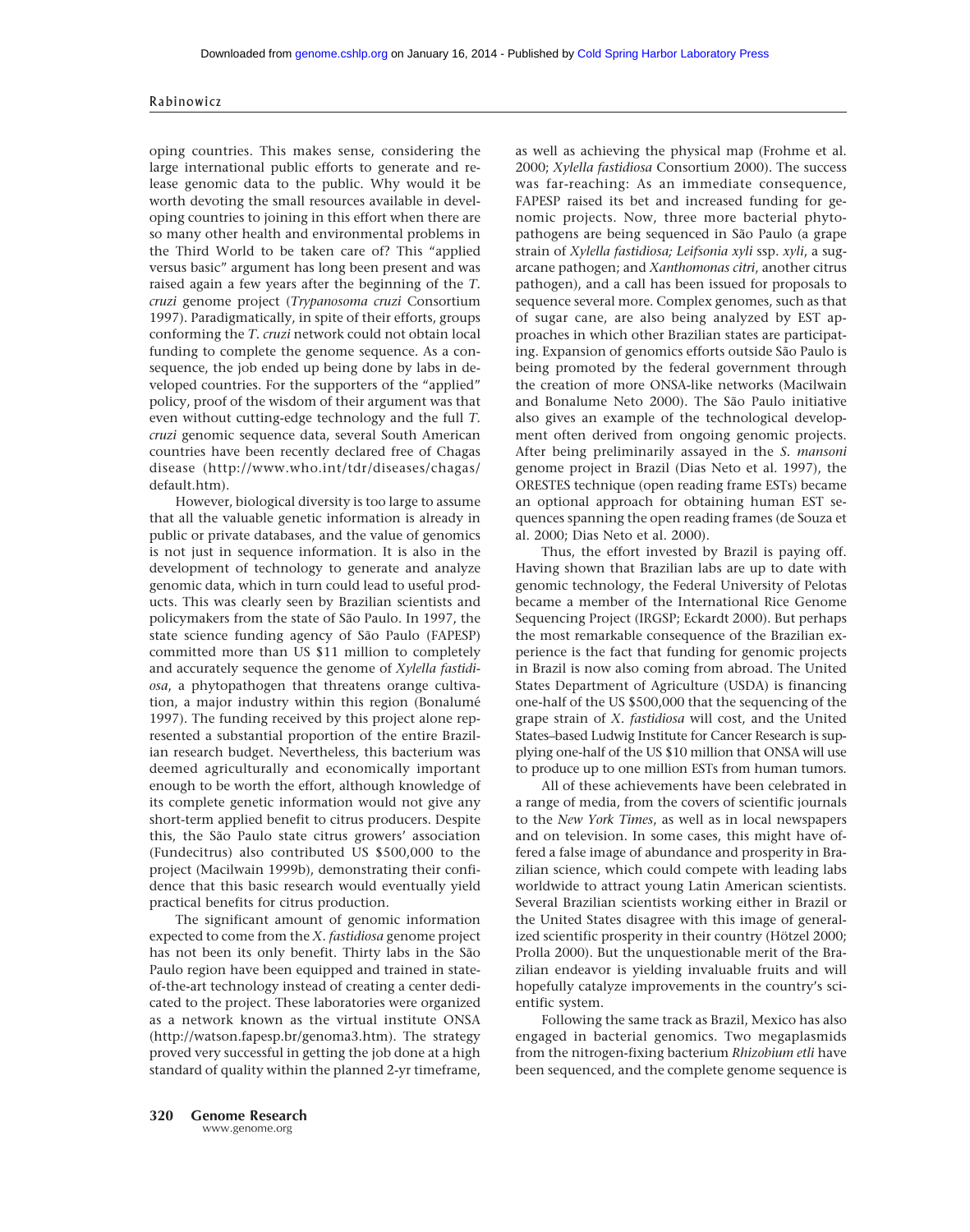in the pipeline in the Center for Research in Nitrogen Fixation (CIFN; http://itzamna.cifn.unam.mx) at the National Autonomous University of Mexico (UNAM). Funding for these projects comes from the National Council for Research and Technology (CONACYT), which has also recently made a significant gamble in assigning a US \$2 million grant to the Center for Advanced Research Studies (CINVESTAV) to carry on a maize functional genomics project. This investment represents 2% of the country's current yearly research and development budget, comparable to the proportion of the United States National Science Foundation (NSF) budget assigned to new plant genomics projects in recent years. One goal of the maize functional genomics effort is to gather sequence information for agriculturally important maize genes. In this way, they can seek legal protection for genes particularly relevant to local production. Another goal is to train human resources in new technologies, now absent in the country, that in turn will allow the Mexican scientific community to participate in future postgenomic international projects.

Other countries, such as Argentina, are still discussing whether they should make real investments in genomics. Meanwhile, some researchers in these countries are trying to keep up with genomic technology by maintaining their participation in the international networks or by generating new lower-scale projects, such as the genomic analysis of the sunflower, which is being carried out by several groups at the National Institute of Agricultural Technology (INTA). These researchers have begun sequencing several thousand sunflower ESTs as well as constructing a BAC library and mapping the genome using several approaches (N. Paniego, M. Echaide, M. Muñoz, L. Fernández, S. Torales, P. Faccio, I. Fuksan, M. Carrera, R. Zandomeni, E.Y. Suárez, and H.E. Hopp pers. comm.). Other research groups at the same institute in collaboration with the IIB-UNSAM carried out a medium-scale genomic sequencing project aiming at gene discovery in the cattle pathogen *Brucella abortus* (Sánchez et al. 2001). The IIB-UNSAM is now using internal money to pursue the genomic sequencing of *Campylobacter fetus*, another cattle pathogen.

Interestingly enough, the Max Planck Institute in Goettingen, Germany, has decided to support the creation of a center for genomics at the National University of La Plata. This initiative was launched together with the Association of Universities of the Montevideo Group (AUGM), which includes several South American countries. The joint initiative will represent an investment of several million dollars. By the end of 2001, when the center is expected to open, several research groups will be established and ∼25 people will be hired. Perhaps this will mark a change in Argentinean politics regarding investing in genomics.

There are certainly many young Latin American scientists willing to take open positions to work on genomics. This was evident by the 110 applications to participate in a recent practical course on genomic sequencing and annotation (http://www. hhmi.org/grants/international/educate/past.htm; http://genoma.dna.uba.ar:8080) held at the Institute for Research in Genetic Engineering and Molecular Biology (INGEBI), Buenos Aires, and organized by the US National Academies with funding from the Howard Hughes Medical Institute (HHMI) and the Argentinean–Brazilian Center for Biotechnology (CABBIO). Nineteen students from eight Latin American countries had a chance to experience high-throughput genomics and, perhaps more important, to interact with experts from leading institutions and companies like the Genome Sequencing Center at Washington University, Cold Spring Harbor Laboratory, the Microarray Database at the School of Medicine from Stanford University, the Ludwig Institute for Cancer Research, (São Paulo, Brazil) and Cereon Genomics (Cambridge, MA). Among the students, there were members of some Latin American laboratories that are beginning to get involved in genomic sequencing projects. Genomicsrelated events such as this course, which are thus far fairly unusual, constitute a way to train people and establish collaborations between Latin American laboratories and strong genomics institutions in neighbor or central countries.

Clearly, the importance of being part of the new era in biology is becoming more and more evident in Latin America. Successful examples have proven that it is possible to do genomics and that these efforts generate resources and expertise, promote technology transfer, allow participation in international initiatives, and attract funding. By no means will they immediately create a scientific paradise, but these early efforts are definitely helping Latin American countries to increase their scientific impact at the international level and to stop their brain drain. The generalization of these ideas might very well be the way for these countries to recover their scientific future: those rising students who emigrated in search of scientific frontiers.

#### ACKNOWLEDGMENTS

I thank Anamaria Camargo, Alberto Carlos Frashc, Mariano Levin, Jean Phillipe Vielle, Rolando Rivera-Pomar, Victor González, Esteban Hopp, and Michael Ronemus for supplying information and critical reading of the manuscript.

#### REFERENCES

Agüero, F., Verdún, R.E., Frasch, A.C.C., and Sánchez, D.O. 2000. *Genome Res.* **10:** 1996–2005.

- Bonalume´, R. 1997 *Nature* **389:** 654.
- Degrave, W., Levin, M.J., da Silveira, J.F., and Morel, C.M. 1997. *Mem. Inst. Oswaldo Cruz* **92:** 859–862.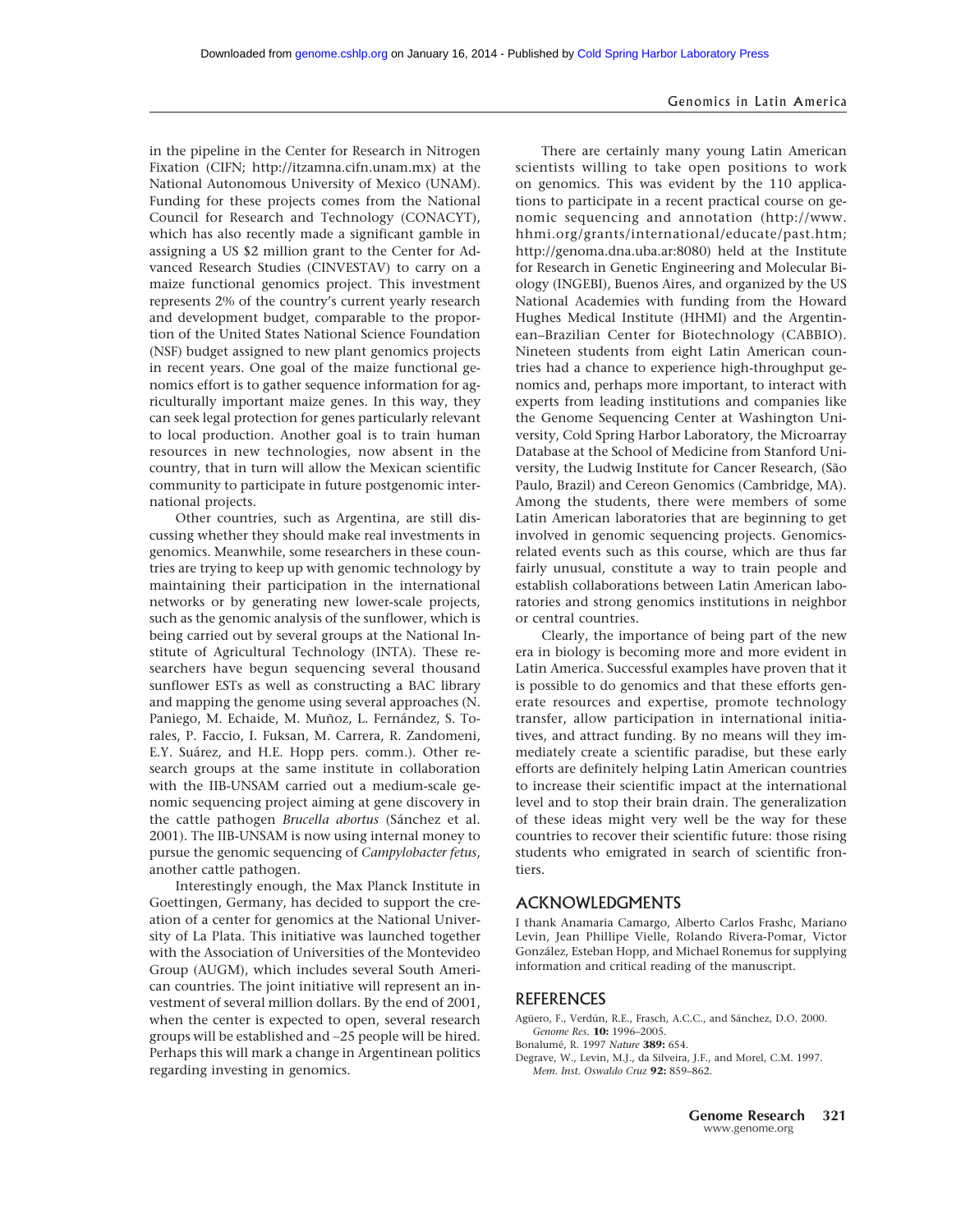#### Rabinowicz

de Souza, S.J., Camargo, A.A., Briones, M.R., Costa, F.F., Nagai, M.A., Verjovski-Almeida, S., Zago, M.A., Andrade, L.E., Carrer, H., El-Dorry, H.F., et al. 2000. *Proc. Natl. Acad. Sci.* **97:** 12690–12693.

Dias Neto, E., Garcia Correa, R., Verjovski-Almeida, S., Briones, M.R., Nagai, M.A., da Silva Jr., W., Zago, M.A., Bordin, S., Costa, F.F., Goldman, G.H., et al. 2000. *Proc. Natl. Acad. Sci.* **97:** 3491–3496.

Dias Neto, E., Harrop, R., Correa-Oliveira, R., Wilson, R.A., Pena, S.D., and Simpson, A.J. 1997. *Gene* **186:** 135–142.

Eckardt, N.A. 2000. *The Plant Cell* **12:** 2011–2017.

Ferrari, I., Lorenzi, H., Santos, M.R., Brandariz, S., Requena, J.M., Schijman, A., Vazquez, M., da Silveira, J.F., Ben-Dov, C., Medrano, C., et al. 1997. *Mem. Inst. Oswaldo Cruz* **92:** 843–852.

Frohme, M., Camargo, A.A., Heber, S., Czink, C., Simpson, A.J., Hoheisel, J.D., and de Souza, A.P. 2000. *Nucleic Acids Res.* **28:** 3100–3104.

Hötzel, M.J. 2000. *Nature* 407: 834.

Johnston, D.A., Blaxter, M.L., Degrave, W.M., Foster, J., Ivens, A.C., and Melville, S.E. 1999. *Bioessays* **21:** 131–147.

Macilwain, C. 1999a. *Nature* **398:** A4–A5.

———. 1999b. *Nature* **398:** A16–A18.

Macilwain, C. and Bonalume Neto, R. 2000. *Nature* **407:** 440.

Pena, S.D.J. 1996. *Trends Biotechnol.* **14:** 74–77.

Porcel, B.M., Tran, A.N., Tammi, M., Nyarady, Z., Rydaker, M., Urmenyi, T.P., Rondinelli, E., Pettersson, U., Andersson, B., and Aslund, L. 2000. *Genome Res.* **10:** 1103–1107.

Prolla T.A. 2000. *Nature* **406:** 826.

Sánchez, D.O., Zandomeni, R., Cravero, S., Verdún, R.E., Pierrou, E., Faccio, P., Diaz, G., Lanzavecchia, S., Agüero, F., Frasch, A.C.C., et al. 2001. *Infect. Immun.* **69:** 865—868.

Santos, M.R., Lorenzi, H., Porcile, P., Carmo, M.S., Schijman, A., Brandao, A., Araya, J.E., Gomes, H.B., Chiurillo, M.A., Ramirez, J.L., et al. 1999. *Genome Res.* **9:** 1268–1276.

- *Trypanosoma cruzi* Genome Consortium. 1997. *Parasitology Today* **13:** 16–22.
- Verdún, R.E., Di Paolo, N., Urmenyi, T.P., Rondinelli, E., Frasch, A.C.C., and Sa´nchez, D.O. 1998. *Infect. Immun.* **66:** 5393–5398.

*Xylella fastidiosa* Consortium of the Organization for Nucleotide Sequencing and Analysis, São Paulo, Brazil. 2000. Nature **406:** 151–157.